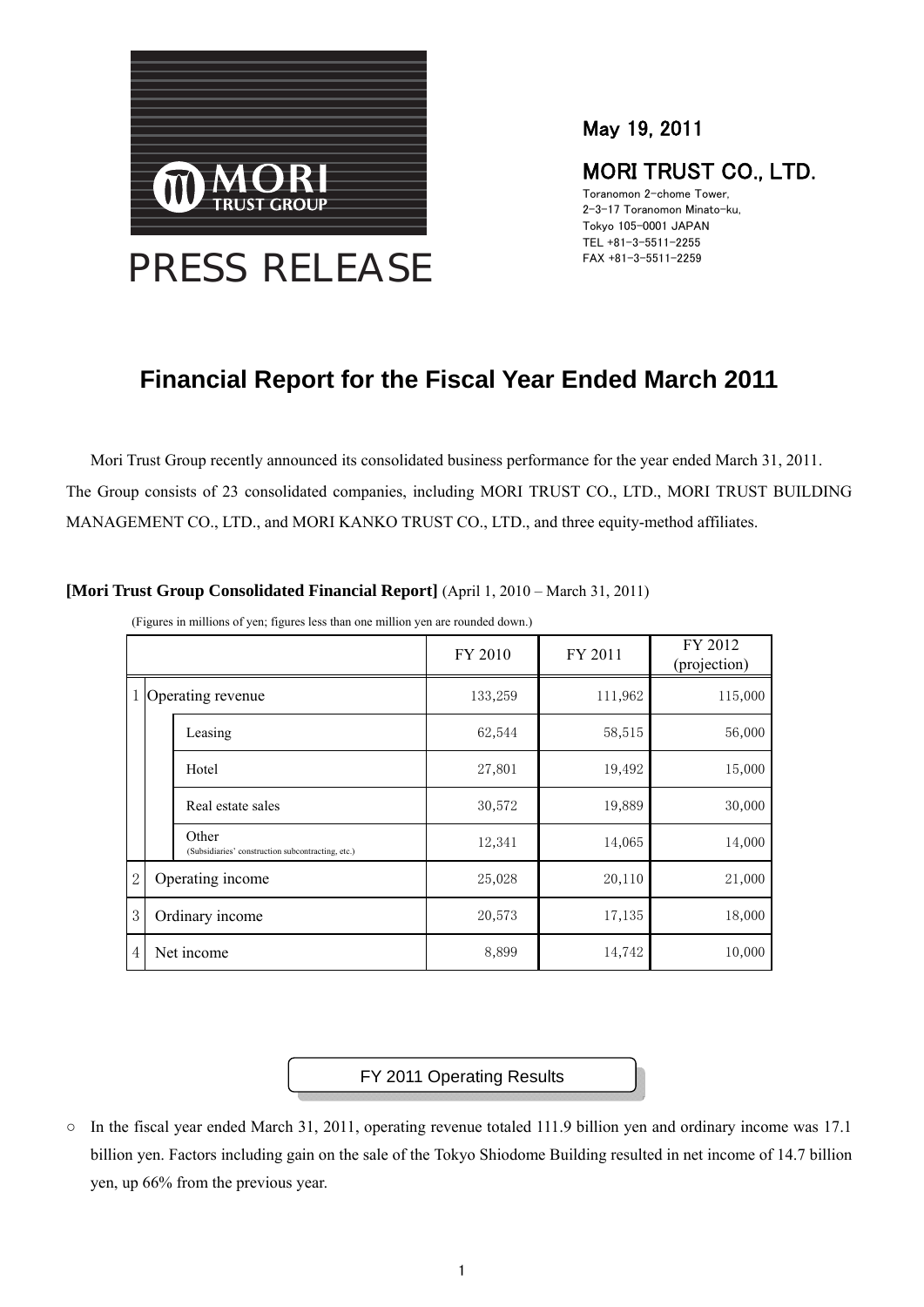#### Overview of FY 2011 business performance

- Leasing business accounted for 58.5 billion yen of operating revenue. Although the opening of Sendai Trust City in August 2010 and acquisition of the Akasaka Mitsuke MT Building made a significant contribution, the business was adversely affected primarily by weakness in the real estate leasing market.
- The opening of the Westin Sendai contributed new revenue to the hotel business, but the exclusion of YOKOHAMA GRAND INTER-CONTINETAL HOTEL Co., Ltd. from the scope of consolidation led to revenue of 19.4 billion yen.
- Revenue from real estate sales business was 19.8 billion yen, driven in part by subsidiaries' condominium sales.
- $\circ$  Increased income from subsidiaries contributed to 14.0 billion yen in revenue from other business.
- With regard to non-operating income/expenses, efforts continued to be made to reduce interest-bearing liabilities, resulting in ordinary income of 17.1 billion yen. While gain on the sale of the Tokyo Shiodome Building boosted extraordinary income, losses on valuation of real estate holdings and impairment losses incurred by affiliates resulted in net income of 14.7 billion yen.
- The business and asset portfolio was reviewed in accordance with management policies aimed at building a stronger corporate base. This resulted in a more robust financial position, with the shareholders' equity ratio increasing to 25.5%, up from 21.4% in FY 2010.

#### Business performance projections for FY 2012

○ The impact of subdued demand for office space, and hotel accommodation and banquet facilities due to the effects of the Great East Japan Earthquake has been built into projections for the year ending March 31, 2012. As a result, revenue forecasts are 56.0 billion yen for leasing business and 15.0 billion yen for hotel business. Revenue from real estate sales business is forecast to total 30.0 billion yen, partly driven by condominium sales.

 Operating revenue is expected to be 115.0 billion yen and ordinary income is forecast at 18.0 billion yen. Due mainly to the absence of the preceding year's extraordinary income from the sale of the Tokyo Shiodome Building, net income is projected to be 10.0 billion yen.

Projections contained in this document have been made on the basis of information available when it was released. Due to various unforeseeable factors, actual performance may differ from such projections.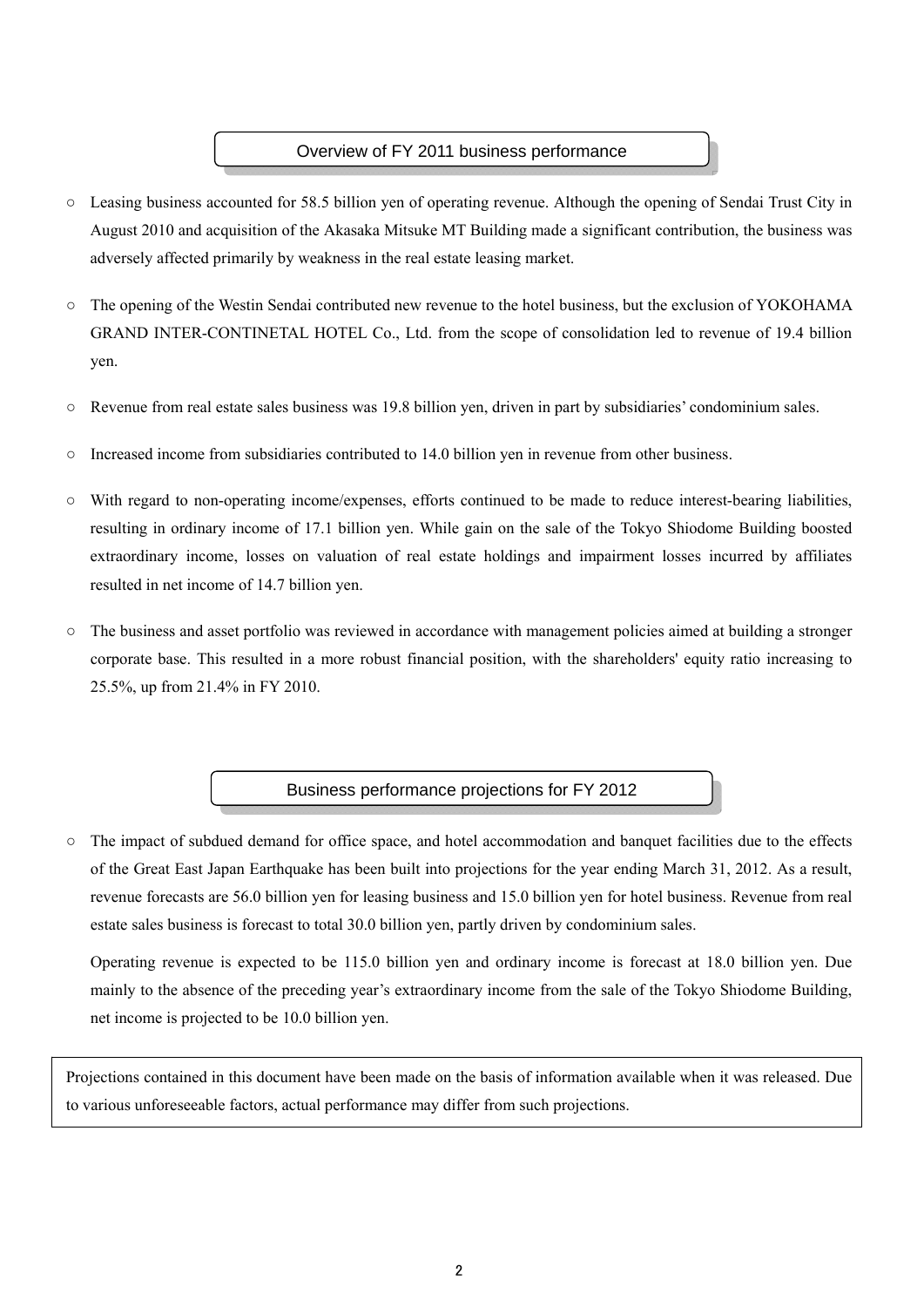#### ■ **Investment and Rental Properties**

The consolidated balance sheet amount and fair value of investment and rental properties owned by Mori Trust Group are set out below (fair value at fiscal year-end was calculated in-house, based primarily on the Japanese Real Estate Appraisal Standards).

Consolidated balance sheet amount: 522.9 billion yen

Fair value: 1,007.5 billion yen

Unrealized profit: 484.5 billion yen

FY 2011 key business topics

#### **Real Estate Business**

#### ◇ **Projects in Sendai**

#### ・**Sendai Trust City Grand Opening**

The grand opening of Sendai Trust City, developed on the former site of the Tohoku Gakuin junior and senior high schools in the Aoba-ku, Ichibancho area of central Sendai, was held on August 1, 2010. Creating a new landmark for the city, the complex consists of two towers: the 180-meter Sendai Trust Tower is the tallest building in the Tohoku region and houses the Westin Sendai, offices, and the Trust City Plaza retail facility, while the Residence Ichibancho condominium occupies the neighboring tower. The complex also includes Trust City Conference Sendai, a rental meeting room facility offering up-to-the-minute infrastructure for business operations.

Since its opening, Sendai Trust City has attracted crowds of visitors for events including live performances allied to the 20th Jozenji Street Jazz Festival, "Pink Ribbon" breast cancer awareness activities, and the First Winter Campaign. Sendai Trust City also won the Design Week in Sendai Grand Prize at the Seventh Urban Good Design **Exhibition** 

#### ・**Sendai Branch Established**

Mori Trust established a Sendai Branch in January 2011 as a local, community-oriented base for supervising management of Sendai Trust City and the Sendai MT Building to contribute to the further development of the city.

#### ・**Great East Japan Earthquake**

When the Great East Japan Earthquake struck on March 11, 2011, strong tremors measuring at least 6-lower on the Japan Meteorological Agency seismic intensity scale were recorded in Sendai. The seismic response control structure of Sendai Trust Tower and the seismically isolated structure of the Residence Ichibancho and the Sendai MT Building averted major damage. These buildings are all equipped with emergency power generators, and Mori Trust's Sendai Branch, in cooperation with the rest of the Group, took the lead in swiftly supporting tenants' efforts to continue business. Sendai Trust Tower and the Sendai MT Building are now highly rated by companies that place a premium on business continuity. The Westin Sendai closed temporarily after the earthquake, but resumed virtually full operations on April 29 after conducting thorough inspections.

Immediately after the earthquake an in-house disaster response headquarters was set up, and Tokyo head office collaborated with the Sendai Branch to accommodate people unable to return home at Sendai Trust Tower, the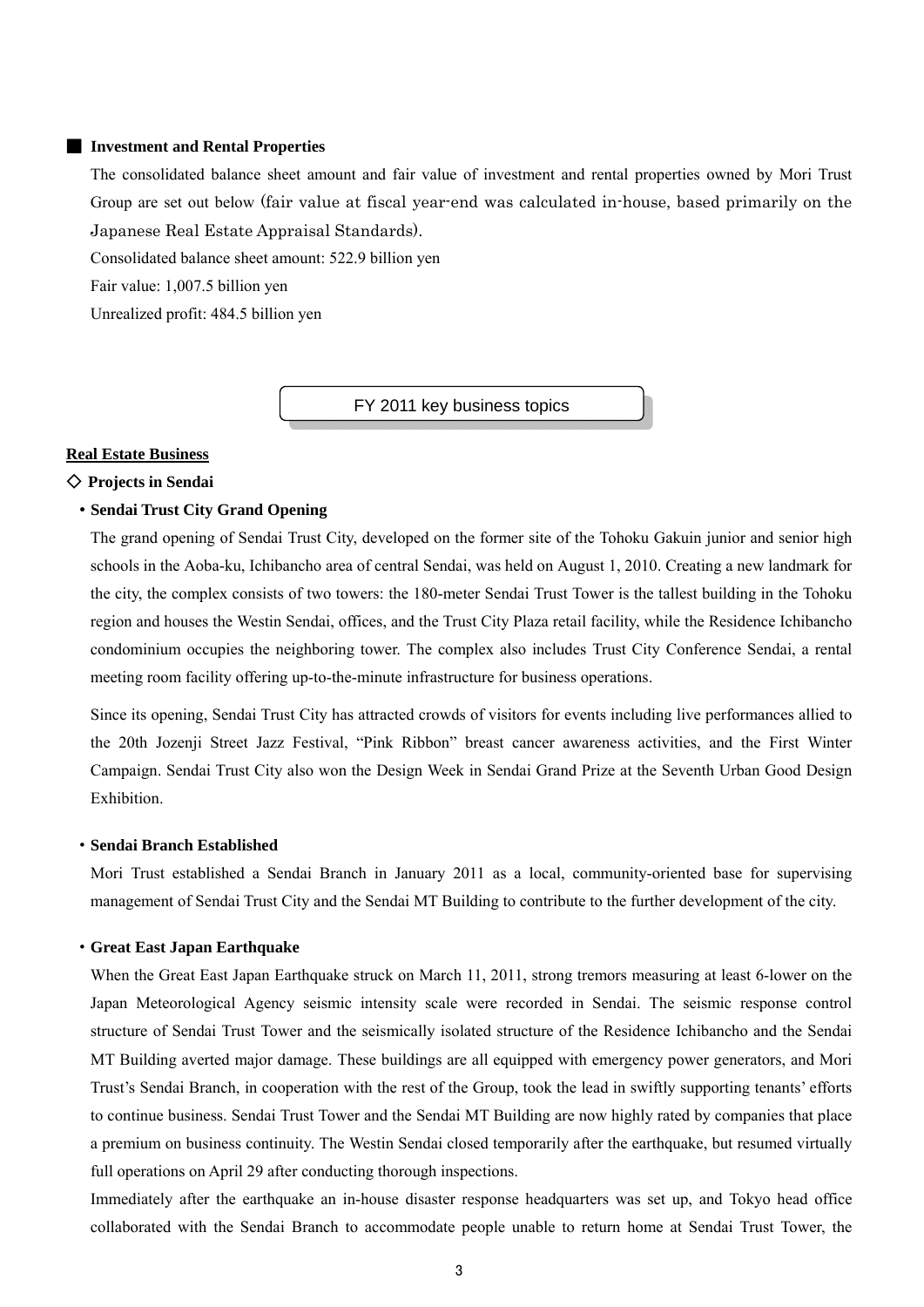Westin Sendai, and the Sendai MT building. Various types of support continue to be provided to people and areas affected by the disaster.

#### ◇ **Projects in the Kyobashi area**

The Kyobashi area adjacent to Tokyo Station has long been a magnet for office buildings, and with growing opportunities for reconstruction it is now attracting attention as a district with potential for future development. Mori Trust is currently undertaking two development projects in the area.

#### **(1) Kyobashi 2-Chome Project (tentative name)**

This development is reshaping the block occupied by the former site of the Kyobashi Chiyoda Building, acquired in 2001 and renamed the Kyobashi MT Building. Most of the construction will be devoted to offices, but the complex will also contain hotel facilities to make the most of this prime site situated between Ginza and Nihonbashi and close to Tokyo Station. As well as featuring earthquake-resistant construction, the complex will add a much-needed green zone to the area, with some  $2,200 \text{ m}^2$  of gardens and related facilities occupying more than half of the site.

#### **(2) Kyobashi 1-Chome OM Project (tentative name)**

On July 1, 2010, Mori Trust merged with OHNO KOGYO CO., LTD., one of its consolidated companies, and took over the Ohno Building reconstruction plan. The development project is moving ahead favorably. Solar power generation panels and LED lighting are being considered for this environmentally friendly office building. Such systems will reap energy savings of more than 40% according to ERR indicators specified in Japan's Act on the Rational Use of Energy.

#### ◇ **Projects in the Toranomon/Kamiyacho Area**

#### **(1) Toranomon 4-Chome Project (tentative name) (former Toranomon Pastoral Site)**

Mori Trust acquired Toranomon Pastoral in 2008, and in partnership with Leeds TMK it completed demolition of the building between May 2010 and January 2011. Redevelopment plans are currently being drawn up.

#### **(2) Former Site of Ministry of Agriculture, Forestry and Fisheries Training Center**

Following its successful bid in January 2010 for the former site of a MAFF training center in Roppongi 1-chome, Mori Trust began demolition work on the site in December 2010. The work should be completed in November 2011, and redevelopment plans are currently being drawn up.

#### ◇ **Restructuring of Residence Business**

Mori Trust has restructured some group companies and businesses to create a stronger base for group-wide residence business. Aimed at maintaining the brand value that FORETSEINE CO., LTD. has established as a developer of luxury condominiums, this reorganization will enable the company to adapt swiftly and flexibly to market conditions and undertake high-quality developments in keeping with the Foretseine brand. Former Foretseine subsidiary Toyo Housing Management Inc. has become a subsidiary of MT Genex Corporation. As part of measures to secure stable revenues and enhance leasing business, Urban Life Co., Ltd. has acquired the fixed assets of its subsidiary LIZ INVESTMENT Co., Ltd., which has been dissolved.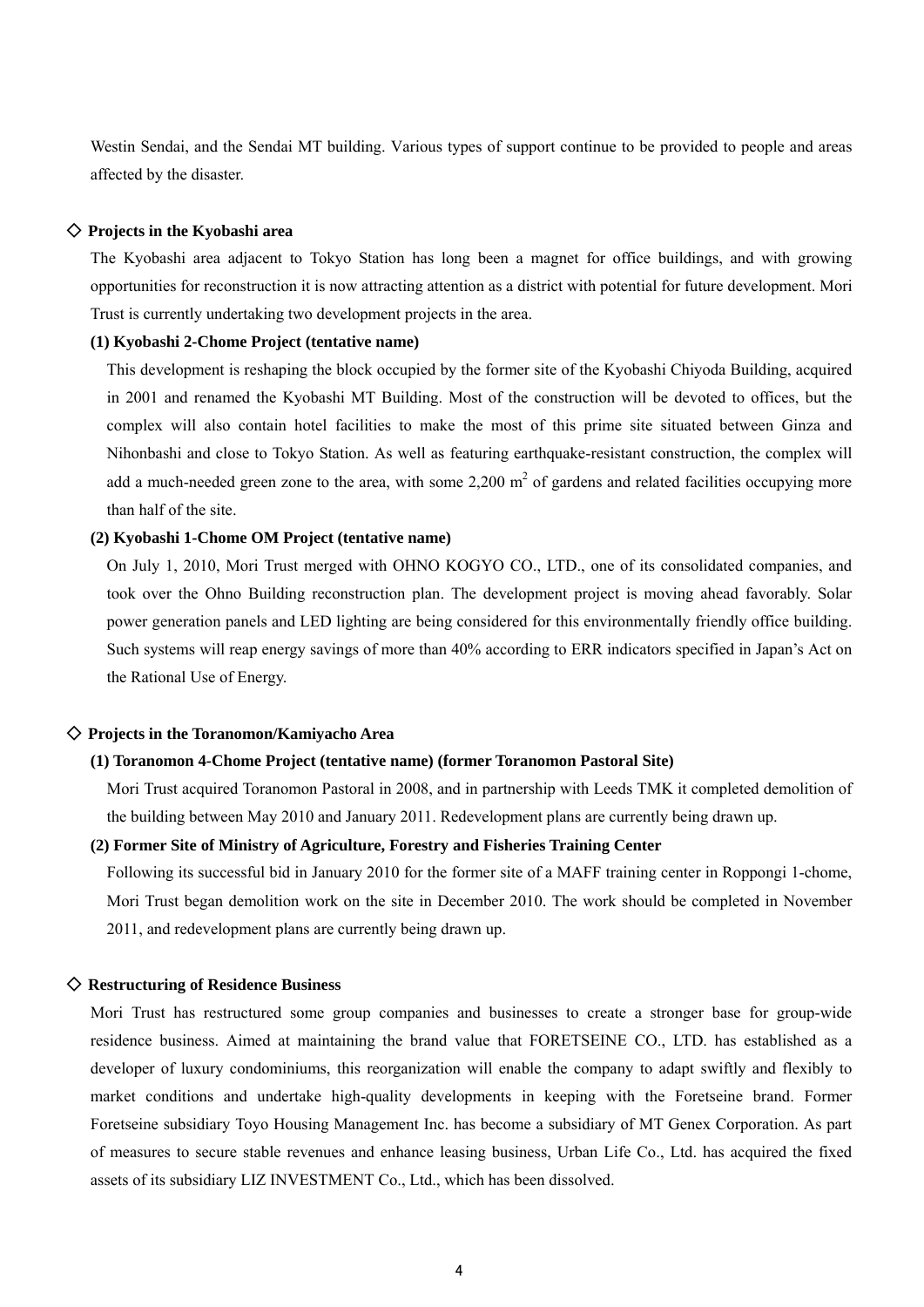#### **Hotel and Resort Business**

#### ◇ **Mori Kanko Trust Business**

#### ・**The Westin Sendai Opening**

The Westin Sendai opened for business in Sendai Trust City on August 1, 2010 as the first international urban hotel to be operated under franchise by MORI KANKO TRUST CO., LTD. Its sweeping views from the upper floors, spacious guest rooms (even standard rooms measure  $42 \text{ m}^2$ ), and attentive service have earned the praise of many guests. In September 2010 the hotel hosted the APEC Senior Officials' Meeting III (SOM3), helping Sendai to fulfill its vision of becoming an international center by attracting this high-level conference. By offering even higher standards of service, the Westin Sendai will develop with the Tohoku region and aims to be a truly international hotel.

#### ・**Laforet Hotels and Resorts**

This business operates, on a corporate membership basis, resort hotels and golf clubs in key leisure spots throughout Japan and an urban hotel in the two metropolitan areas of Tokyo and Shin-Osaka. Applying the concept of "select and focus," Laforet Hotels and Resorts is staying abreast of the times by boosting the efficiency of its operating systems through initiatives including appropriate cost management and new product development in all its facilities. Its hotel and resort business has established a solid track record of results. Laforet Shuzenji marked the celebration of the 10,000th wedding ceremony at its St. Laforet Chapel. Laforet Hotels and Resorts is currently mobilizing its facilities nationwide to help revitalize the Tohoku region affected by the Great East Japan Earthquake.

#### ・**Rental Conference Rooms and Tourist Information Centers**

Mori Kanko Trust has taken over business formerly handled by Laforet T&S Co., Ltd. and will use its wealth of tourism know-how and expertise in corporate training and conference operations honed over many years of hospitality services and hotel management to further develop Tourist Information Center Tokyo (TIC Tokyo) and Trust City Conference facilities offering city-center rental meeting rooms. In February 2011, Laforet T&S shareholders resolved to wind up the company.

#### ◇ **Hotels listed in Michelin Guide**

The following Mori Trust Group hotels have earned listings in the *Michelin Guide Tokyo Yokohama Kamakura 2011* and the *Michelin Guide Kyoto Osaka Kobe 2011*.

| <b>CONRAD TOKYO</b>                           | 5 Red Pavilion [4 consecutive years] |  |
|-----------------------------------------------|--------------------------------------|--|
| Gordon Ramsay at Conrad Tokyo (Modern French) | 1 star [3 consecutive years]         |  |
| China Blue (Chinese)                          | 1 star [4 consecutive years]         |  |
| RIHGA Royal Hotel Osaka                       | 3 Pavilion [2 consecutive years]     |  |
| RIHGA Royal Hotel Kyoto                       | 3 Pavilion [2 consecutive years]     |  |
| Hotel Laforet Shin-Osaka                      | 2 Pavilion [2 consecutive years]     |  |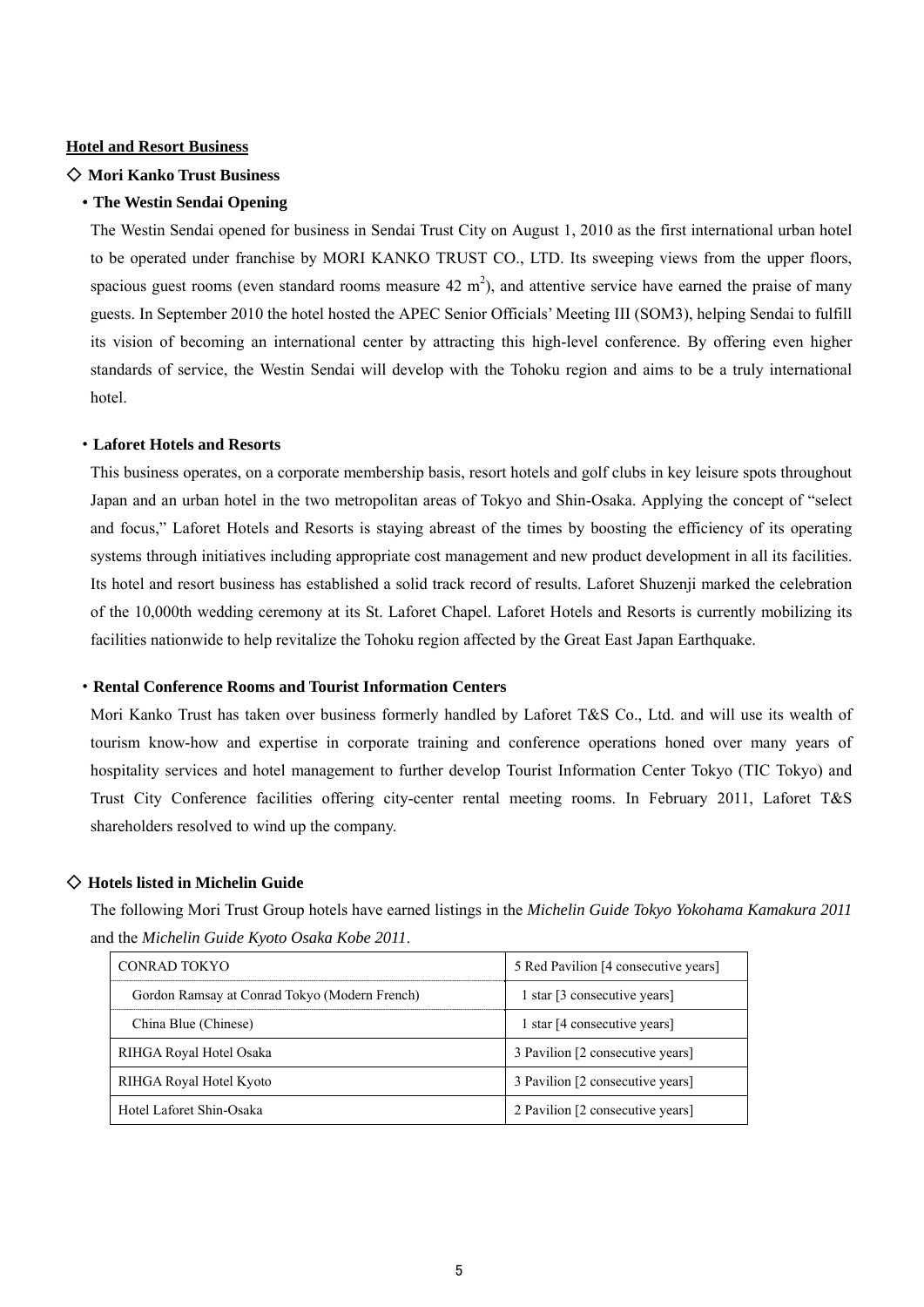#### **Investment Business**

#### ◇ **REIT Business**

In April 2010 Mori Trust transferred the Tokyo Shiodome Building to Mori Trust Sogo Reit, Inc. and acquired the Akasaka Mitsuke MT Building. In May, Mori Trust Sogo Reit increased its capital by 39.0 billion yen through a public offering, earning the title of "J-REIT of the Year" in the equity section of the Thomson Reuters DealWatch Awards 2010. The Japan Credit Rating Agency assigned Mori Trust Sogo Reit a long-term senior debt rating of AA, and the company issued its first unsecured investment corporation bond in February 2011.

#### ◇ **Business in China**

China has recorded remarkable growth in recent years, and Mori Trust has been examining joint business in this market with Ikyu Corporation, in which it holds shares. The two companies agreed to launch an accommodation reservation site for Chinese users specializing in luxury hotels. They will establish a joint venture in the form of an SPC registered in the Cayman Islands, tentatively called Mori Trust Ikyu Inc., which will operate the site through a wholly owned subsidiary in China, tentatively called Mori Trust Ikyu Co., Ltd. Through a tie-up with the Phoenix TV Group, a prominent Chinese conglomerate, the launch will be boosted by a link carried on the top page of leading Chinese news portal site ifeng.com (http://www.ifeng.com), which is operated by the Phoenix TV Group.

Other China-related investments are also being made, including private equity fund and resource sector investments, and funds will continue to be invested in China in various forms as opportunities arise.

#### ◇ **Matters Relating to Group Companies**

In April 2011 Mori Trust decided to assign its officers to fill two of the five non-independent director positions on the board of PARCO CO., LTD.

#### **Other Matters**

#### ◇ **Appointment to Nippon Keidanren Executive Director**

Mori Trust President and CEO Akira Mori was appointed executive director of Nippon Keidanren on May 27, 2010.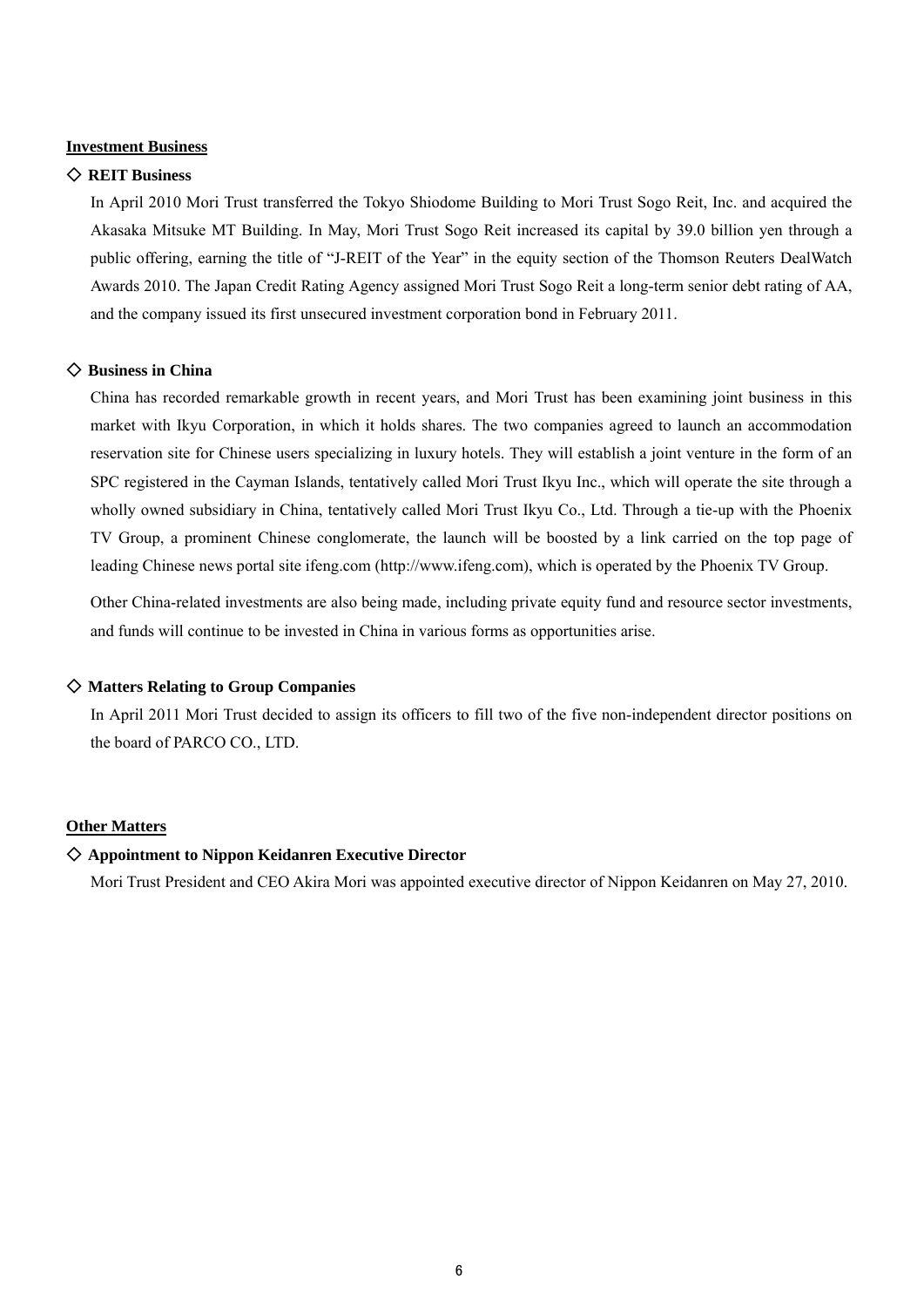#### ○ **Multipurpose Redevelopment Project**

◇ SENDAI TRUST CITY



| <b>SENDAI TRUST TOWER</b>        | THE RESIDENCE                           |  |
|----------------------------------|-----------------------------------------|--|
|                                  | <b>ICHIBANCHO</b>                       |  |
| 9-1 Ichibancho 1-chome, Aoba-ku, | 9-2 Ichibancho 1-chome, Aoba-ku,        |  |
| Sendai-shi, Miyagi               | Sendai-shi, Miyagi                      |  |
| 13,550.52m <sup>2</sup>          | 3,099.49m <sup>2</sup>                  |  |
| 125,295.96m <sup>2</sup>         | 30,359.96m <sup>2</sup>                 |  |
| 37 stories above ground,         | 29 stories above ground,                |  |
| 2 stories below ground           | 1 story below ground                    |  |
| Approx. 180m                     | Approx. 100m                            |  |
| Office (6-24F),                  | Residence                               |  |
| Hotel (1-3F, 25-37F),            |                                         |  |
| Retail (1-5F)                    |                                         |  |
| April 2010                       | June 2010                               |  |
| The Westin Sendai                |                                         |  |
| 292 rooms                        |                                         |  |
| Symphony (Restaurant),           |                                         |  |
| HORIZON (Lounge & Bar),          |                                         |  |
| Ichimuan (Japanese)              |                                         |  |
|                                  |                                         |  |
| August 2010                      |                                         |  |
|                                  | Spa, Wedding chapel, Banquet hall, etc. |  |

#### ◇ Projects in the Kyobashi Area



|                       | Kyobashi 2-chome Project       | Kyobashi 1-chome OM Project     |
|-----------------------|--------------------------------|---------------------------------|
|                       | (tentative name)               | (tentative name)                |
| Address               | 1-8 Kyobashi 2-chome, Chuo-ku, | 19-7 Kyobashi 1-chome, Chuo-ku, |
|                       | Tokyo                          | Tokyo                           |
| Primary use           | Office, Retail, Hotel          | Office, Retail, Parking         |
| Site area             | 4,403.86m <sup>2</sup>         | 1,347.20m <sup>2</sup>          |
| Building area         | 2,334.78m <sup>2</sup>         | 1,203.90m <sup>2</sup>          |
| Total floor area      | 52,000.00m <sup>2</sup>        | $9,770.33$ m <sup>2</sup>       |
| Maximum height        | Approx. 109m                   | Approx. 38m                     |
| Number of floors      | 21 stories above ground,       | 8 stories above ground,         |
|                       | 3 stories below ground         | 1 story below ground            |
| Start of construction | Around Fall 2011               | August 2011                     |
| (schedule)            |                                |                                 |
| Completion            | Around the end of 2013         | September 2012                  |
| (schedule)            |                                |                                 |

◇ Projects in the Toranomon/Kamiyacho Area



|                    | Toranomon 4-chome Project     | Former Site of Ministry of       |
|--------------------|-------------------------------|----------------------------------|
|                    | (tentative name)              | Agriculture, Forestry and        |
|                    |                               | <b>Fisheries Training Center</b> |
| Address            | 24-6 Toranomon 4-chome,       | 113-16 Roppongi 1-chome,         |
|                    | Minato-ku, Tokyo              | Minato-ku, Tokyo                 |
| Site area          | 16,271.47m <sup>2</sup>       | 1,782.13m <sup>2</sup>           |
| Demolition of the  | From May 2010 to January 2011 | From December 2010 to            |
| existing structure |                               | November 2011                    |
| Development plan   | To be determined              | To be determined                 |

#### Mori Trust Group: Total floor area leased or managed

#### ○**Number of rental/managed facilities (as of March 31, 2011)**

○Rental buildings: Approx. 1,350,000m² (65 buildings)

○Hotel & Resort facilities: 29 hotels (Number of rooms: Approx. 6,800)

(Laforet Hotels & Resorts (14); The Westin Sendai; MAMPEI HOTEL; CONRAD TOKYO;

RIHGA Royal Hotels, RIHGA associate hotels (Capital & Business tie-up partner: 10 hotels);

Shangri-La Hotel, Tokyo; Hotel Sunroute Plaza Shinjuku)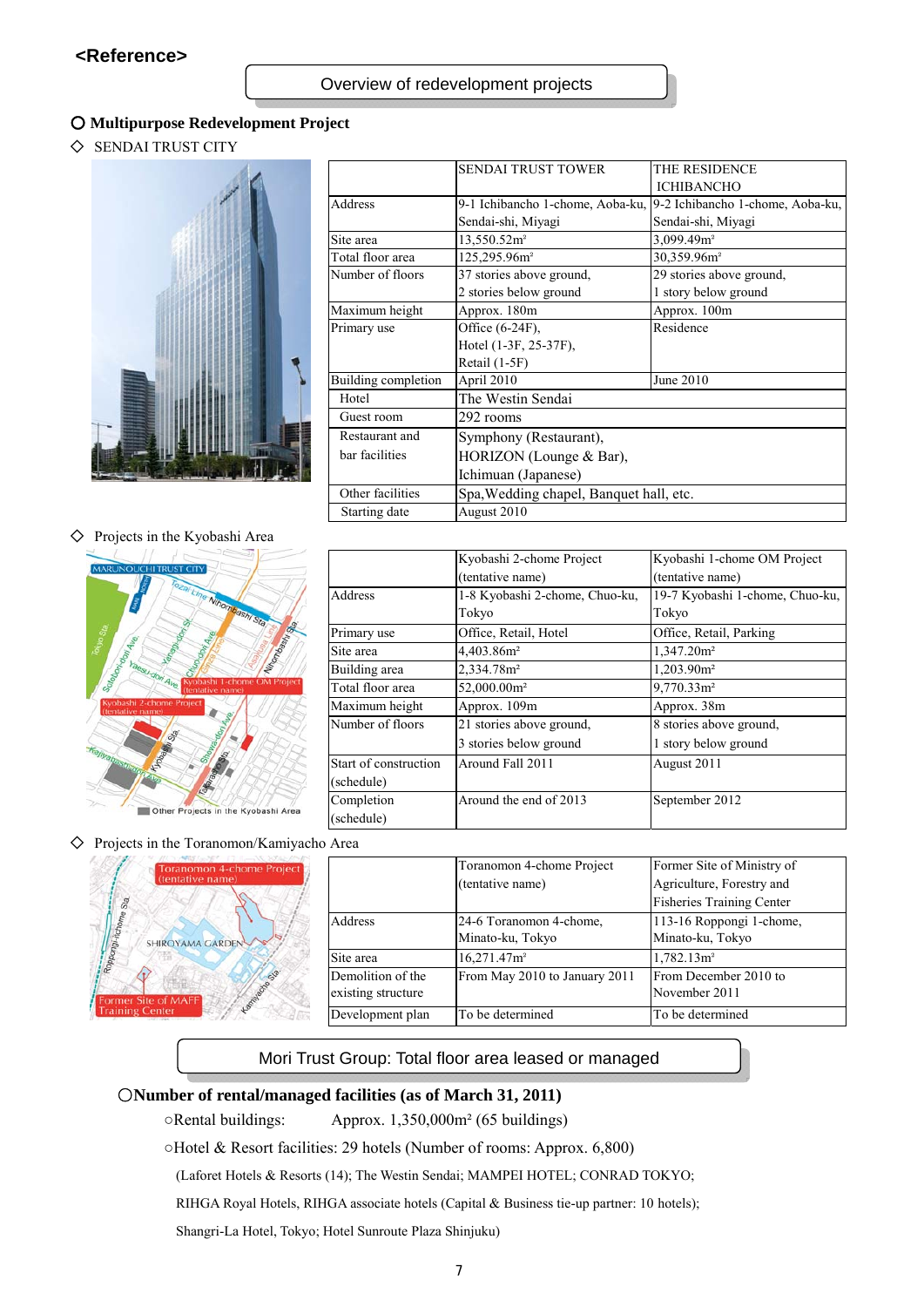## Overview of Hotel & Resort business

#### [New Hotel]

#### ■ The Westin Sendai



| Address          | Aoba-ku, Sendai-shi, Miyagi<br>(SENDAI TRUST TOWER 1-3F, 25-37F) |
|------------------|------------------------------------------------------------------|
|                  |                                                                  |
| Guest room       | 292 Rooms                                                        |
| Restaurant and   | Symphony (Restaurant), HORIZON (Lounge & Bar),                   |
| bar facilities   | Ichimuan (Japanese)                                              |
| Other facilities | Spa, Wedding chapel, Banquet hall, etc.                          |
| Starting date    | August 2010                                                      |

#### ■Laforet Hotels & Resorts

. . . . . . . .



### ■ MAMPEI HOTEL



#### $\blacksquare$  CONRAD TOKYO



| Name of hotel                    | Address                                        | Guest room, etc.  |
|----------------------------------|------------------------------------------------|-------------------|
| Laforet Shuzenii                 | Izu-shi, Shizuoka                              | 296 Rooms         |
| Laforet Shuzenji & Country club  |                                                | 18 Holes          |
| Laforet Gora                     | Hakone-machi, Ashigarashimo-gun, Kanagawa      | 34 Rooms          |
| Laforet Ito                      | Ito-shi, Shizuoka                              | 84 Rooms          |
| Laforet Yamanakako               | Yamanakako-mura, Minami-Tsuru-gun, Yamanashi   | 104 Rooms         |
| Laforet Nasu                     | Nasu-machi, Nasu-gun, Tochigi                  | 118 Rooms         |
| Laforet Shirakawa Golf course    | Izumizaki-mura, Nishi-Shirakawa-gun, Fukushima | 18 Holes 48 Rooms |
| Laforet Zao Resort & Spa         | Zao-machi, Katta-gun, Miyagi                   | 197 Rooms         |
| Laforet Club Hotel Nakakaruizawa | Karuizawa-machi, Kita-Saku-gun, Nagano         | 84 Rooms          |
| Laforet Club Hotel Hakubahappo   | Hakuba-mura, Kita-Azumi-gun, Nagano            | 45 Rooms          |
| Laforet Biwako                   | Moriyama-shi, Shiga                            | 272 Rooms         |
| Laforet Nankishirahama           | Shirahama-cho, Nishi-Muro-gun, Wakayama        | 182 Rooms         |
| Hotel Laforet Tokvo              | Shinagawa-ku, Tokvo                            | 248 Rooms         |
| Hotel Laforet Shin-Osaka         | Yodogawa-ku, Osaka-shi, Osaka                  | 332 Rooms         |
| Laforet & Matsuo Golf Club       | Sammu-shi, Chiba                               | 18 Holes          |

| Address          | Karuizawa-machi, Kita-Saku-gun, Nagano                              |
|------------------|---------------------------------------------------------------------|
| Guest room       | 109 Rooms                                                           |
| Restaurant       | Main dining room, Chinese restaurant Manzanro,                      |
| and bar          | Yugyoan Tankuma Kita-mise restaurant specializing in Kyoto cuisine. |
| facilities       | and Kappo Yugyoan, Cafe, Bar                                        |
| Other facilities | Function Rooms, Shop, etc.                                          |
| Starting date    | 1894                                                                |

| Address          | Minato-ku, Tokyo                                                             |
|------------------|------------------------------------------------------------------------------|
|                  | (TOKYO SHIODOME BUILDING 1F, 28-37F / ANNEX 1-2F)                            |
| Guest room       | 1290 Rooms                                                                   |
| Restaurant and   | Gordon Ramsay at Conrad Tokyo (French), Cerise by Gordon Ramsay (Brasserie), |
| and bar          | China Blue (Chinese), Kazahana (Japanese),                                   |
| facilities       | TwentyEight (Bar & Lounge)                                                   |
| Other facilities | Mizuki Spa & Fitness, Indoor pool, Banquet rooms, Wedding Chapel, etc.       |
| Starting date    | <b>July 2005</b>                                                             |
|                  |                                                                              |

#### ■ RIHGA Royal Hotels, RIHGA associate hotels



| RIHGA Royal Hotels, RIHGA assoiate hotels |                                        |            |  |
|-------------------------------------------|----------------------------------------|------------|--|
| Name of hotel                             | Address                                | Guest room |  |
| RIHGA Royal Hotel Osaka                   | Kita-ku, Osaka-shi, Osaka              | 973 Rooms  |  |
| RIHGA Royal Hotel Tokyo                   | Shinjuku-ku, Tokyo                     | 126 Rooms  |  |
| RIHGA Roval Hotel Kvoto                   | Shimogyo-ku, Kyoto-shi, Kyoto          | 484 Rooms  |  |
| RIHGA Royal Hotel Hiroshima               | Naka-ku, Hiroshima-shi, Hiroshima      | 486 Rooms  |  |
| RIHGA Royal Hotel Kokura                  | Kokurakita-ku, Kitakyushu-shi, Fukuoka | 295 Rooms  |  |
| RIHGA Royal Hotel Niihama                 | Niihama-shi, Ehime                     | 94 Rooms   |  |
| RIHGA Nakanoshima Inn                     | Nishi-ku, Osaka-shi, Osaka             | 340 Rooms  |  |
| RIHGA Royal Hotel Sakai                   | Sakai-ku, Sakai-shi, Osaka             | 241 Rooms  |  |
| Kuroyon Royal Hotel                       | Omachi-shi, Nagano                     | 73 Rooms   |  |
| RIHGA Hotel Zest Takamatsu                | Takamatsu-shi, Kagawa                  | 122 Rooms  |  |

#### ■ Shangri-La Hotel, Tokyo ※Lease



\*image Perspective

| Address                                                                            | Chiyoda-ku, Tokyo                                                 |
|------------------------------------------------------------------------------------|-------------------------------------------------------------------|
|                                                                                    | (MARUNOUCHI TRUST TOWER MAIN 1F, 27-37F, B1F)                     |
| 202 Rooms<br>Guest room                                                            |                                                                   |
| Restaurant and                                                                     | Italian restaurant Piacere, Japanese restaurant Nadaman,          |
| bar facilities                                                                     | The Lobby Lounge                                                  |
| Other facilities<br>CHI, The Spa at Shangri-La, Health club, Indoor swimming pool, |                                                                   |
|                                                                                    | Wedding chapel, Ballroom, Meeting facilities, Horizon Club Lounge |
| Starting date                                                                      | March 2009                                                        |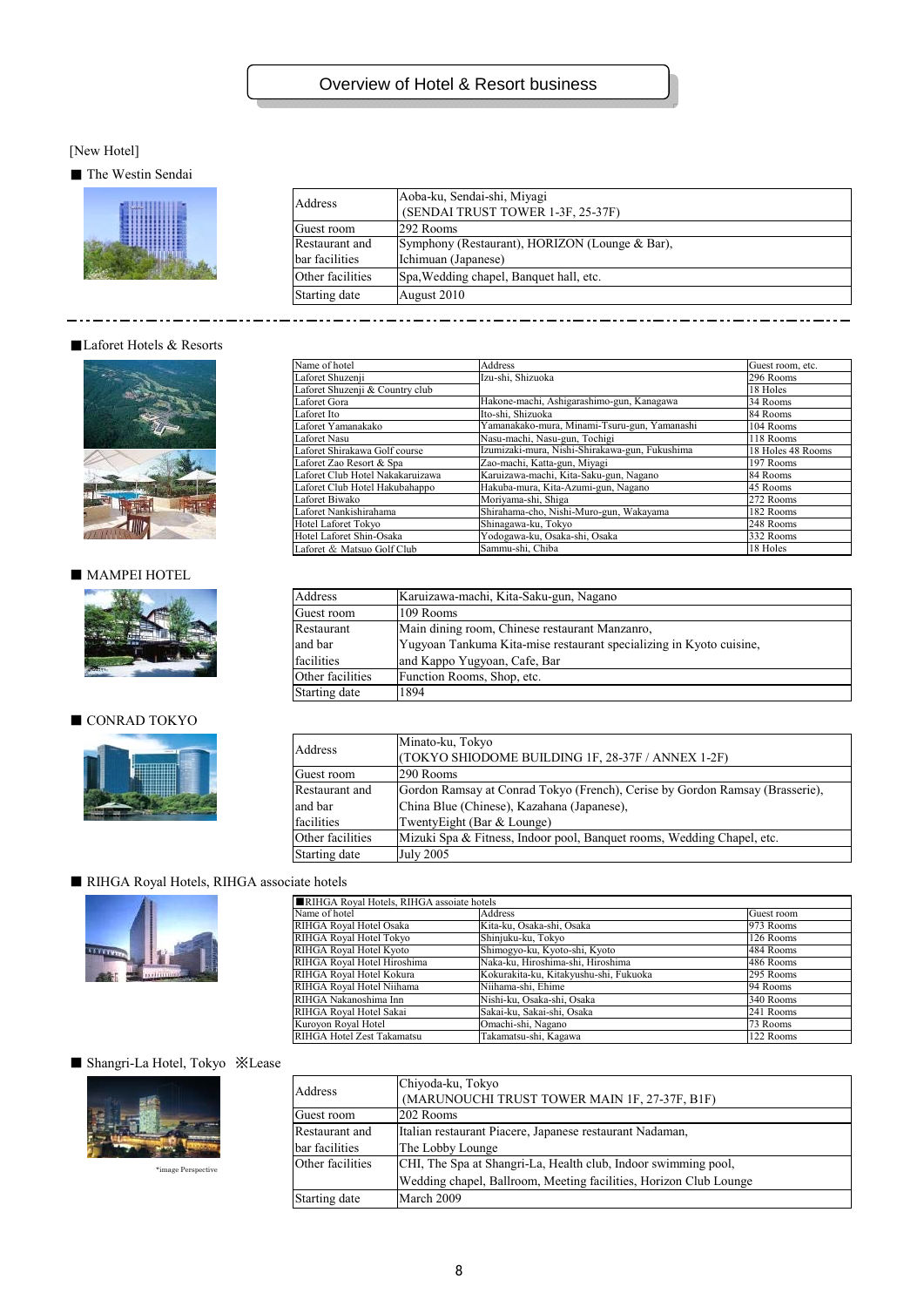# Mori Trust Group: summary of consolidated companies

| MORI TRUST CO., LTD.<br>Location   | Toranomon, Minato-ku, Tokyo                                                      | MT Labo Co., Ltd.<br>Location      | Akasaka, Minato-ku, Tokyo                                          |
|------------------------------------|----------------------------------------------------------------------------------|------------------------------------|--------------------------------------------------------------------|
| President                          | Akira Mori                                                                       | Chair                              | Akira Mori                                                         |
| Established                        | June 10, 1970                                                                    | President                          | Masaki Murata                                                      |
| Capital                            | 10 billion yen                                                                   | Established                        | April 3, 2006                                                      |
| <b>Business sectors</b>            | Urban development, hotel management and<br>investment business                   | Capital<br><b>Business sectors</b> | 300 million yen<br>Investment banking services                     |
|                                    |                                                                                  |                                    |                                                                    |
|                                    | MORI TRUST BUILDING MANAGEMENT CO., LTD.                                         | MT Labo Capital Co., Ltd.          |                                                                    |
| Location                           | Toranomon, Minato-ku, Tokyo                                                      | Location                           | Akasaka, Minato-ku, Tokyo                                          |
| President                          | Kenichi Uchimura                                                                 | President                          | Hidemitsu Mori                                                     |
| Established<br>Capital             | April 1, 2002<br>100 million yen                                                 | Established<br>Capital             | December 3, 2007<br>100 million yen                                |
| <b>Business sectors</b>            | Building management                                                              | <b>Business sectors</b>            | Management of investment fund, consulting                          |
|                                    |                                                                                  |                                    |                                                                    |
| MORI KANKO TRUST CO., LTD.         |                                                                                  |                                    | MTL Fund No.1 Investment Limited Partnership                       |
| Location                           | Kitashinagawa, Shinagawa-ku, Tokyo                                               | General Partner                    | MT Labo Capital Co., Ltd.                                          |
| President<br>Established           | Kazuyasu Abe<br>April 3, 2006                                                    | Established                        | August 31, 2007                                                    |
|                                    | (date of foundation since incorporation-type company split)                      |                                    |                                                                    |
| Capital                            | 2 billion yen                                                                    |                                    |                                                                    |
| <b>Business sectors</b>            | Operation of the Laforet Hotels & Resorts                                        |                                    |                                                                    |
| <b>MAMPEI HOTEL</b>                |                                                                                  | MT Advanced Technology Co., Ltd.   |                                                                    |
| Location                           | Toranomon, Minato-ku, Tokyo                                                      | Location                           | Akasaka, Minato-ku, Tokyo                                          |
| Chair                              | Miwako Date                                                                      | President                          | Masaki Murata                                                      |
| President                          | Yasutaka Yanai                                                                   | Established                        | February 27, 2009                                                  |
| Established                        | 1894                                                                             | Capital                            | 450 million yen                                                    |
| Capital<br><b>Business sectors</b> | 100 million yen<br>Ownership and operation of the Mampei Hotel                   | Business sectors                   | ICT consulting services $&$ ICT solutions offering                 |
|                                    |                                                                                  |                                    |                                                                    |
| MT&Hilton Hotel Co., Ltd.          |                                                                                  | <b>MT GENEX CORPORATION</b>        |                                                                    |
| Location<br>President              | Toranomon, Minato-ku, Tokyo<br>Kazuhiko Oiwa                                     | Location<br>President              | Shinbashi, Minato-ku, Tokyo<br>Hitoshi Suzuki                      |
| Established                        | October 22, 2004                                                                 | Established                        | October 1945                                                       |
| Capital                            | 20 million yen                                                                   | Capital                            | Approx. 1,072 million yen                                          |
| <b>Business sectors</b>            | Management of the Conrad Tokyo                                                   | <b>Business sectors</b>            | Facelift of building and housing, and parking                      |
|                                    |                                                                                  |                                    | operation management, etc.                                         |
|                                    | MT GOLF DEVELOPMENT CO., LTD.                                                    | Toyo Housing Management, Inc.      |                                                                    |
| Location                           | Toranomon, Minato-ku, Tokyo                                                      | Location                           | Roppongi, Minato-ku, Tokyo                                         |
| President                          | Toshio Komatsu                                                                   | President                          | Nobuo Konomi                                                       |
| Established                        | November 19, 2004                                                                | Established                        | November 27, 1979                                                  |
| Capital<br><b>Business sectors</b> | 100 million yen<br>Ownership and operation of Laforet $\&$                       | Capital<br>Business sectors        | 10 million yen<br>Leasing management and operations of real estate |
|                                    | Matsuo Golf Club                                                                 |                                    |                                                                    |
| FORETSEINE CO., LTD.               |                                                                                  |                                    | MORI TRUST Asset Management Co., Ltd.                              |
| Location                           | Toranomon, Minato-ku, Tokyo                                                      | Location                           | Akasaka, Minato-ku, Tokyo                                          |
| President                          | Nobuo Konomi                                                                     | President                          | Satoshi Horino                                                     |
| Established                        | March 31, 2011                                                                   | Established                        | February 28, 2000                                                  |
|                                    | (date of foundation since incorporation-type company split)                      | Capital                            | 400 million yen                                                    |
| Capital<br><b>Business sectors</b> | 100 million yen<br>Plannning, development and sales of urban residence           | Business sectors                   | Operation of real estate investment trusts                         |
|                                    |                                                                                  |                                    |                                                                    |
| Toyo Green Building Co., Ltd.      |                                                                                  |                                    | Shiroyama Heating & Cooling Supply Co., Ltd.                       |
| Location                           | Toranomon, Minato-ku, Tokyo                                                      | Location                           | Toranomon, Minato-ku, Tokyo                                        |
| President                          | Nobuo Konomi                                                                     | President                          | Akira Mori                                                         |
| Established<br>Capital             | March 1, 1978<br>90 million yen                                                  | Established<br>Capital             | November 6, 1989<br>300 million yen                                |
| <b>Business sectors</b>            | Condominium management service                                                   | Business sectors                   | Local heating and cooling services                                 |
|                                    |                                                                                  |                                    | in the Shiroyama Garden and adjacent area                          |
|                                    |                                                                                  |                                    |                                                                    |
| URBAN LIFE Co., Ltd.<br>Location   |                                                                                  | AZMAX CORP.<br>Location            | Nihonbashi, Chuo-ku, Tokyo (since April 2011)                      |
| President                          | Motoyamaminamimachi, Higashinada-ku, Kobe, Hyogo<br>Kouichi Takahashi            | President                          | Michinobu Mizobe                                                   |
| Established                        | July 31, 1970                                                                    | Established                        | August 11, 1947                                                    |
| Capital                            | 3 billion yen                                                                    | Capital                            | 499 million yen                                                    |
| <b>Business sectors</b>            | Development, planning, and sales of condominiums,<br>office buildings and stores | Business sectors                   | Manufacturing and selling cold drawn special steel shapes          |
|                                    |                                                                                  |                                    |                                                                    |
|                                    | URBAN LIFE JUUTAKUHANBAI Co., Ltd.                                               |                                    | Note: The general meeting of shareholders of Laforet T&S Co., Ltd. |
| Location                           | Motoyamaminamimachi, Higashinada-ku, Kobe, Hyogo                                 |                                    | convened on February 1, 2011 resolved to wind up the company,      |
| President                          | Kenkichi Takatsu<br>July 29, 1982                                                |                                    | and liquidation procedures are under way.                          |
| Established<br>Capital             | 300 million yen                                                                  |                                    |                                                                    |
| <b>Business sectors</b>            | Planning and sales of condominiums, dealing,                                     |                                    |                                                                    |
|                                    | brokerage of leasing and operations of real estate                               |                                    |                                                                    |
|                                    |                                                                                  |                                    |                                                                    |
|                                    |                                                                                  |                                    | (as of March 31, 2011)                                             |
|                                    |                                                                                  |                                    |                                                                    |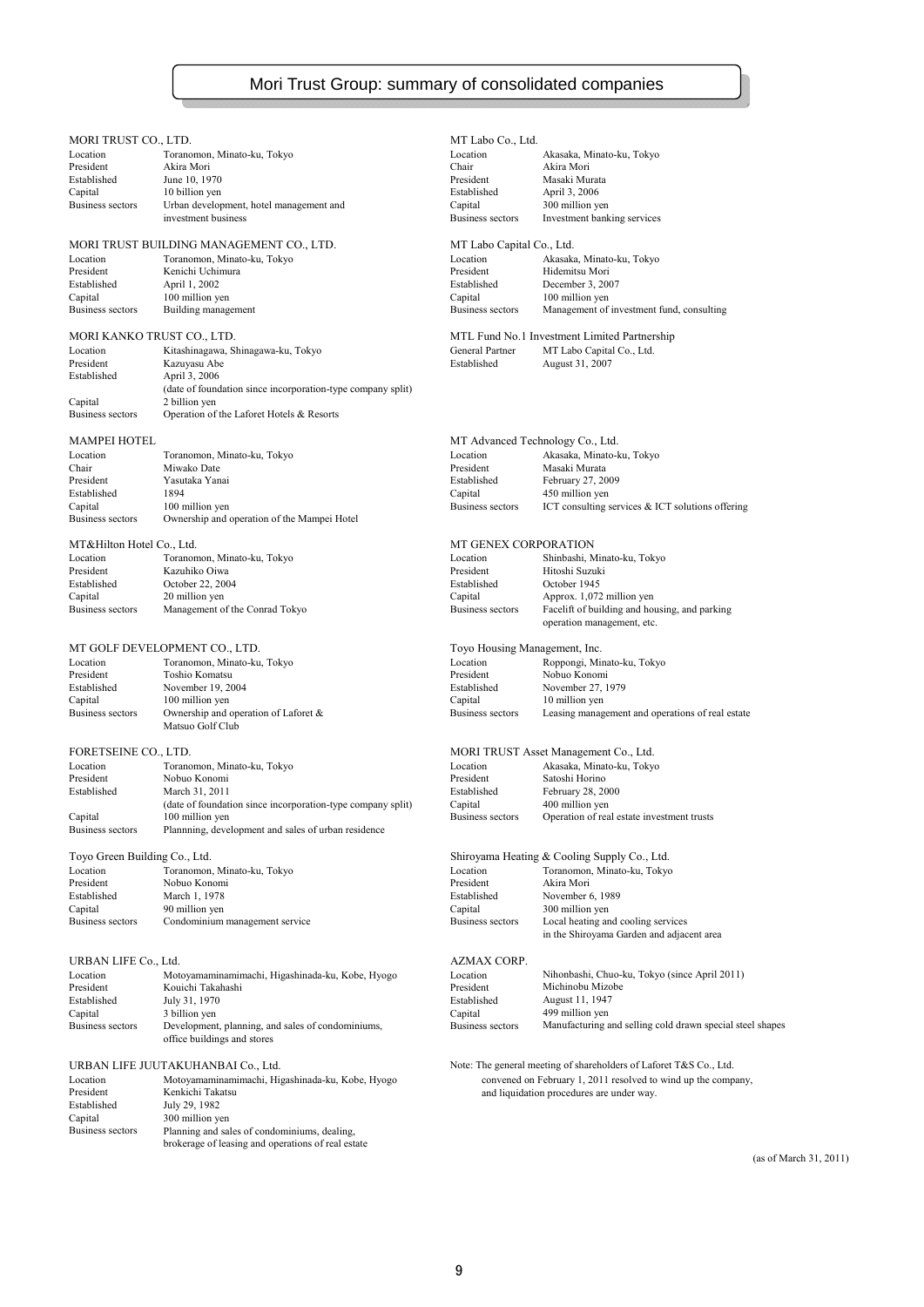$\begin{tabular}{lllllllllll} \textbf{THE ROYAL HOTEL, LIMITED} & \textbf{PARCO CO.}, \textbf{LTD.} \\ \textbf{Location} & \textbf{Nakanoshima, kita-ku, Osaka-shi, Osaka} & \textbf{Location} \\ \textbf{Estabilished} & \textbf{March 14, 1932} & \textbf{Saka-shi, Osaka-shi} \\ \end{tabular}$ Location Nakanoshima, kita-ku, Osaka-shi, Osaka<br>Established March 14, 1932 Established March 14, 1932<br>
Location Makanoshima, kita-ku, Osaka-shi, Osaka<br>
Established March 14, 1932<br>
Established February 13, 1953<br>
Established February 13, 1953<br>
Established February 13, 1953<br>
Established February 13, Hotel management centered on lodgment, banquet and restaurant, and hotel<br>incidental business

#### MORI TRUST Sogo Reit, Inc.

| Location<br>Established | Akasaka, Minato-ku, Tokyo<br>October 2, 2001  |
|-------------------------|-----------------------------------------------|
| Business sectors        | Investment in real estate and asset-backed    |
|                         | securities investing primarily in real estate |

bandlet and restaurant and property management for shopping centers, etc.

(as of March 31, 2011)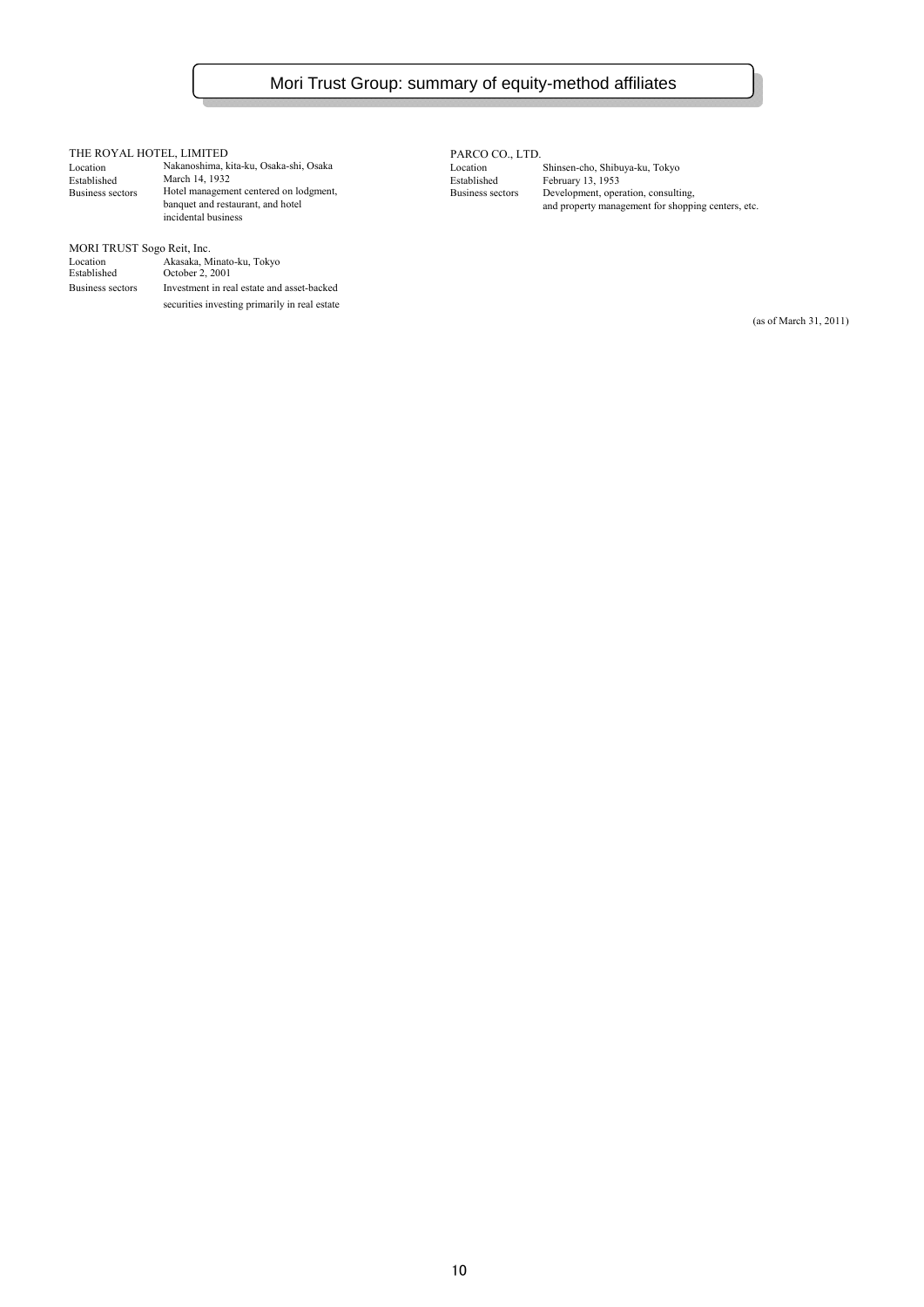### Consolidated Financial Statements

# Consolidated Balance Sheets (as of March 31, 2011 and 2010)

| MORI TRUST CO., LTD. and its consolidated subsidiaries              |         | (¥ millions) |
|---------------------------------------------------------------------|---------|--------------|
|                                                                     | 2011    | 2010         |
| Assets                                                              |         |              |
| I. Current assets                                                   |         |              |
| 1 Cash and deposits                                                 | 40,071  | 26,734       |
| 2 Notes and accounts receivable-trade                               | 3,233   | 4,925        |
| 3 Short-term investment securities                                  | 46,454  | 23,287       |
| 4 Real estate for sale                                              | 16,564  | 59,957       |
| 5 Real estate for sale in process                                   | 105,560 | 16,911       |
| 6 Real estate for development                                       | 15,996  | 9,641        |
| 7 Other inventories                                                 | 2,247   | 2,327        |
| 8 Deferred tax assets                                               | 1,099   | 717          |
| 9 Other                                                             | 3,742   | 5,949        |
| Allowance for doubtful accounts                                     | (383)   | (3,823)      |
| <b>Total current assets</b>                                         | 234,586 | 146,626      |
| II. Noncurrent assets                                               |         |              |
| 1 Property, plant and equipment                                     |         |              |
| (1) Buildings and structures, net                                   | 159,810 | 148,466      |
| (2) Machinery, equipment and vehicles, net                          | 1,882   | 2,022        |
| $(3)$ Land                                                          | 392,061 | 523,503      |
| (4) Golf courses                                                    | 1,489   | 1,489        |
| (5) Construction in progress                                        | 422     | 19,352       |
| (6) Other, net                                                      | 1,393   | 1,469        |
| Total property, plant and equipment                                 | 557,060 | 696,304      |
| 2 Intangible assets                                                 |         |              |
| (1) Leasehold right                                                 | 6,225   | 6,225        |
| (2) Goodwill                                                        | 113     | 582          |
| $(3)$ Other                                                         | 816     | 1,218        |
| Total intangible assets                                             | 7,155   | 8,027        |
| 3 Investments and other assets                                      |         |              |
| (1) Investment securities                                           | 9,563   | 7,075        |
| Investments in unconsolidated subsidiaries and<br>(2)<br>affiliates | 28,716  | 69,345       |
| (3) Long-term loans receivable                                      | 850     | 1,400        |
| (4) Deferred tax assets                                             | 647     | 945          |
| (5) Guarantee deposits                                              | 5,143   | 10,397       |
| $(6)$ Other                                                         | 1,489   | 1,693        |
| Allowance for doubtful accounts                                     | (236)   | (69)         |
| Total investments and other assets                                  | 46,174  | 90,788       |
| <b>Total noncurrent assets</b>                                      | 610,390 | 795,120      |
| <b>Total assets</b>                                                 | 844,976 | 941,746      |

Note: Figures less than one million yen are rounded down.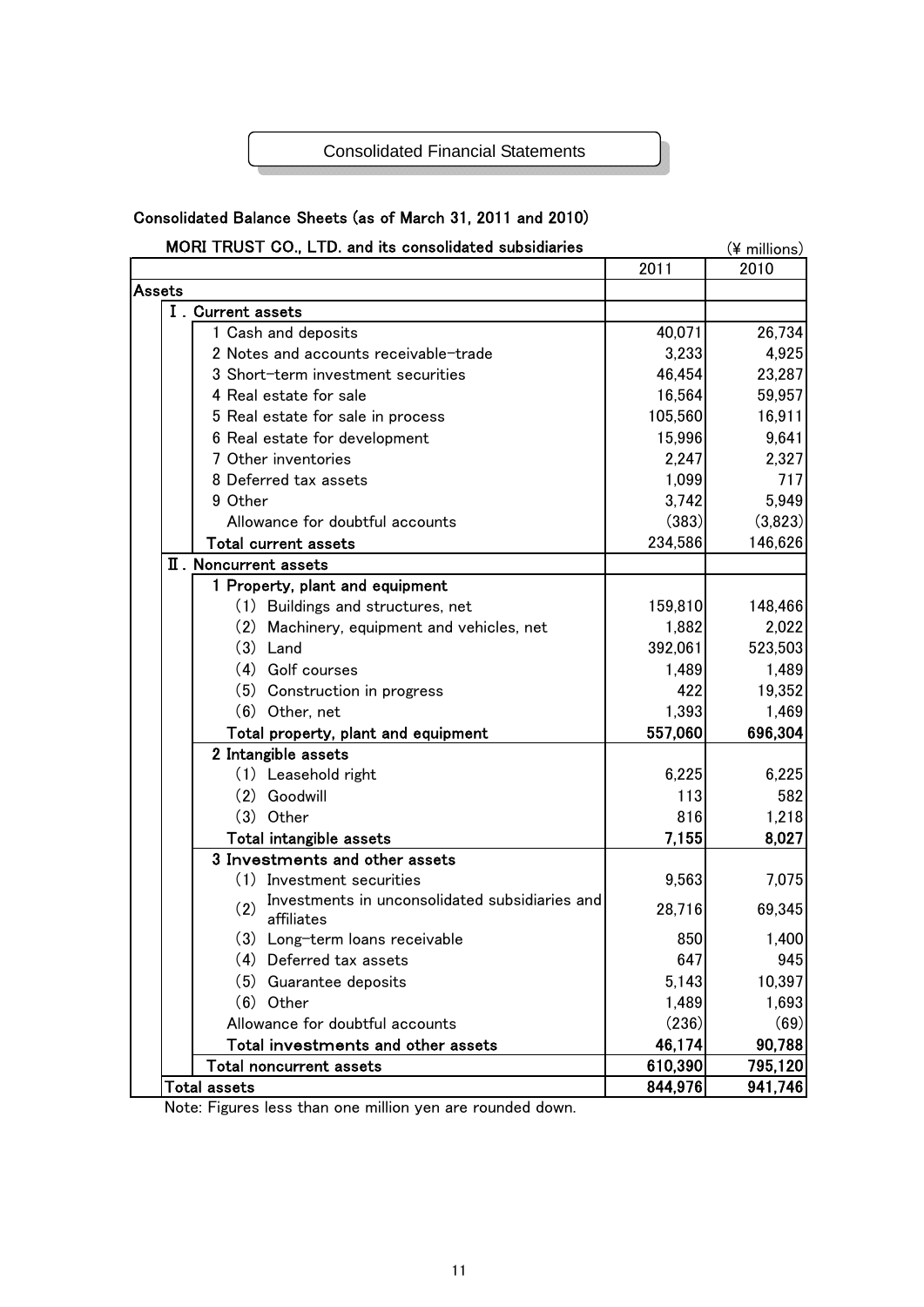|                    |                                  |                                                         |         | (¥ millions) |
|--------------------|----------------------------------|---------------------------------------------------------|---------|--------------|
|                    |                                  |                                                         | 2011    | 2010         |
| <b>Liabilities</b> |                                  |                                                         |         |              |
|                    |                                  | I. Current liabilities                                  |         |              |
|                    |                                  | 1 Notes and accounts payable-trade                      | 4,955   | 8,934        |
|                    |                                  | 2 Short-term loans payable                              | 187,600 | 237,001      |
|                    |                                  | 3 Current portion of long-term loans payable            | 85,581  | 132,653      |
|                    |                                  | 4 Accounts payable-other                                | 3,420   | 4,387        |
|                    |                                  | 5 Income taxes payable                                  | 4,509   | 6,975        |
|                    |                                  | 6 Accrued expenses                                      | 662     | 1,613        |
|                    |                                  | 7 Advances received                                     | 5,250   | 6,332        |
|                    |                                  | 8 Deposits received                                     | 826     | 2,255        |
|                    |                                  | 9 Provision for bonuses                                 | 389     | 393          |
|                    |                                  | 10 Provision for loss on disaster                       | 505     |              |
|                    |                                  | 11 Other                                                | 289     | 327          |
|                    |                                  | <b>Total current liabilities</b>                        | 293,990 | 400,875      |
|                    |                                  | II. Noncurrent liabilities                              |         |              |
|                    |                                  | 1 Long-term loans payable                               | 203,519 | 204,765      |
|                    |                                  | 2 Long-term lease deposited                             | 53,755  | 57,838       |
|                    |                                  | 3 Long-term guarantee deposited                         | 63,361  | 62,855       |
|                    |                                  | 4 Long-term deposits received                           | 304     | 296          |
|                    |                                  | 5 Deferred tax liabilities                              | 9,180   | 7,085        |
|                    |                                  | 6 Provision for retirement benefits                     | 2,695   | 3,276        |
|                    |                                  | 7 Other                                                 | 182     | 233          |
|                    |                                  | <b>Total noncurrent liabilities</b>                     | 332,999 | 336,351      |
|                    |                                  | <b>Total liabilities</b>                                | 626,989 | 737,226      |
| Net assets         |                                  |                                                         |         |              |
|                    |                                  | I. Shareholders' equity                                 |         |              |
|                    |                                  | 1 Capital stock                                         | 10,000  | 10,000       |
|                    |                                  | 2 Capital surplus                                       |         | 6,643        |
|                    |                                  | 3 Retained earnings                                     | 205,321 | 206,285      |
|                    |                                  | 4 Treasury stock                                        |         | (21,096)     |
|                    |                                  | Total shareholders' equity                              | 215,321 | 201,832      |
|                    |                                  | II. Valuation and translation adjustments               |         |              |
|                    |                                  | 1 Valuation difference on available-for-sale securities | 134     | (433)        |
|                    |                                  | 2 Deferred gains or losses on hedges                    | (28)    | (74)         |
|                    |                                  | 3 Foreign currency translation adjustment               | (65)    | (50)         |
|                    |                                  | Total valuation and translation adjustments             | 40      | (558)        |
|                    |                                  | <b>III.</b> Minority interests                          | 2,624   | 3,246        |
|                    |                                  | Total net assets                                        | 217,986 | 204,519      |
|                    | Total liabilities and net assets |                                                         | 844,976 | 941,746      |

Note: Figures less than one million yen are rounded down.